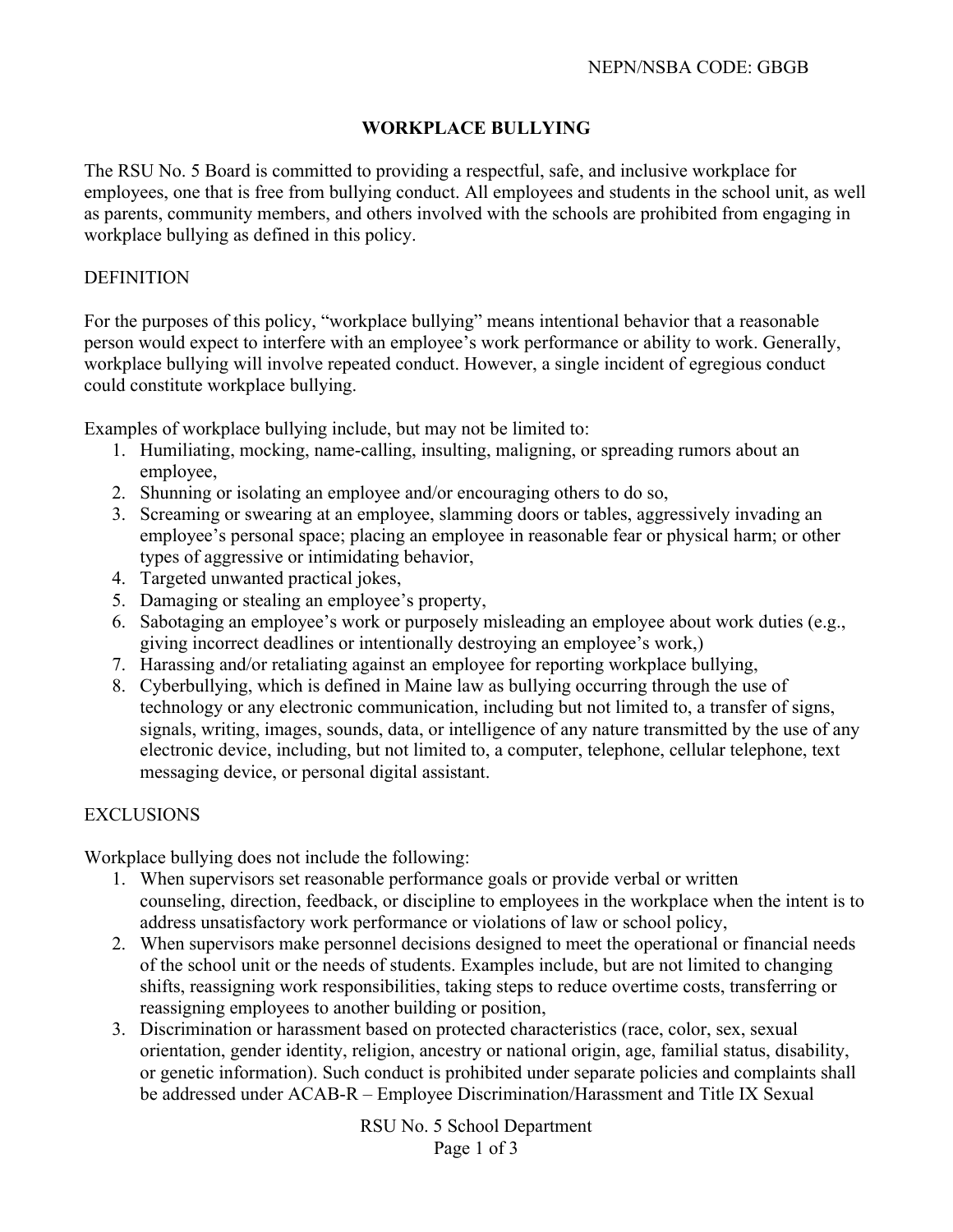Harassment Complaint Procedure,

4. Disrespectful conduct by students directed at school employees that can be addressed through enforcement of classroom rules, school rules, and applicable Board policies.

# REPORTS AND INVESTIGATIONS

Employees who believe they have been bullied in the workplace, and other persons who believe they have witnessed an incident of an employee being bullied in the workplace, are expected to report the issue to the building administrator.

If the report is about the building administrator, the report should be made to the Superintendent**/**designee**.**

The building administrator shall promptly notify the superintendent of all workplace bullying reports.

Any workplace bullying report about the Superintendent should be made to the Board Chair.

All reports of workplace bullying shall be investigated promptly and documented in writing. The person who was the subject of the alleged workplace bullying and the person alleged to have engaged in workplace bullying will be notified of the outcome of the investigation, consistent with confidentiality and privacy laws.

## DISCIPLINARY ACTION

Any employee who is found to have engaged in workplace bullying will be subject to disciplinary action up to and including termination of employment.

Students who are found to have engaged in bullying of an employee will be subject to disciplinary action in accordance with applicable student discipline procedures.

Parents and others who are found to have engaged in bullying of an employee will be dealt with in a manner appropriate to the particular circumstances.

## APPEALS

If dissatisfied with the resolution of the matter, and such person not covered by a collective bargaining agreement to which the school department is a party, the subject of the alleged workplace bullying or the person alleged to have engaged in workplace bullying may file a written appeal within five (5) business days with the superintendent stating the reason for the appeal. The superintendent will review the matter and issue a written decision within ten (10) business days. The Superintendent's decision shall be final.

If the matter involves an employee or employees covered by a collective bargaining agreement, any disagreement with the results of the investigation may be resolved through the agreement's dispute resolution process.

> RSU No. 5 School Department Page 2 of 3